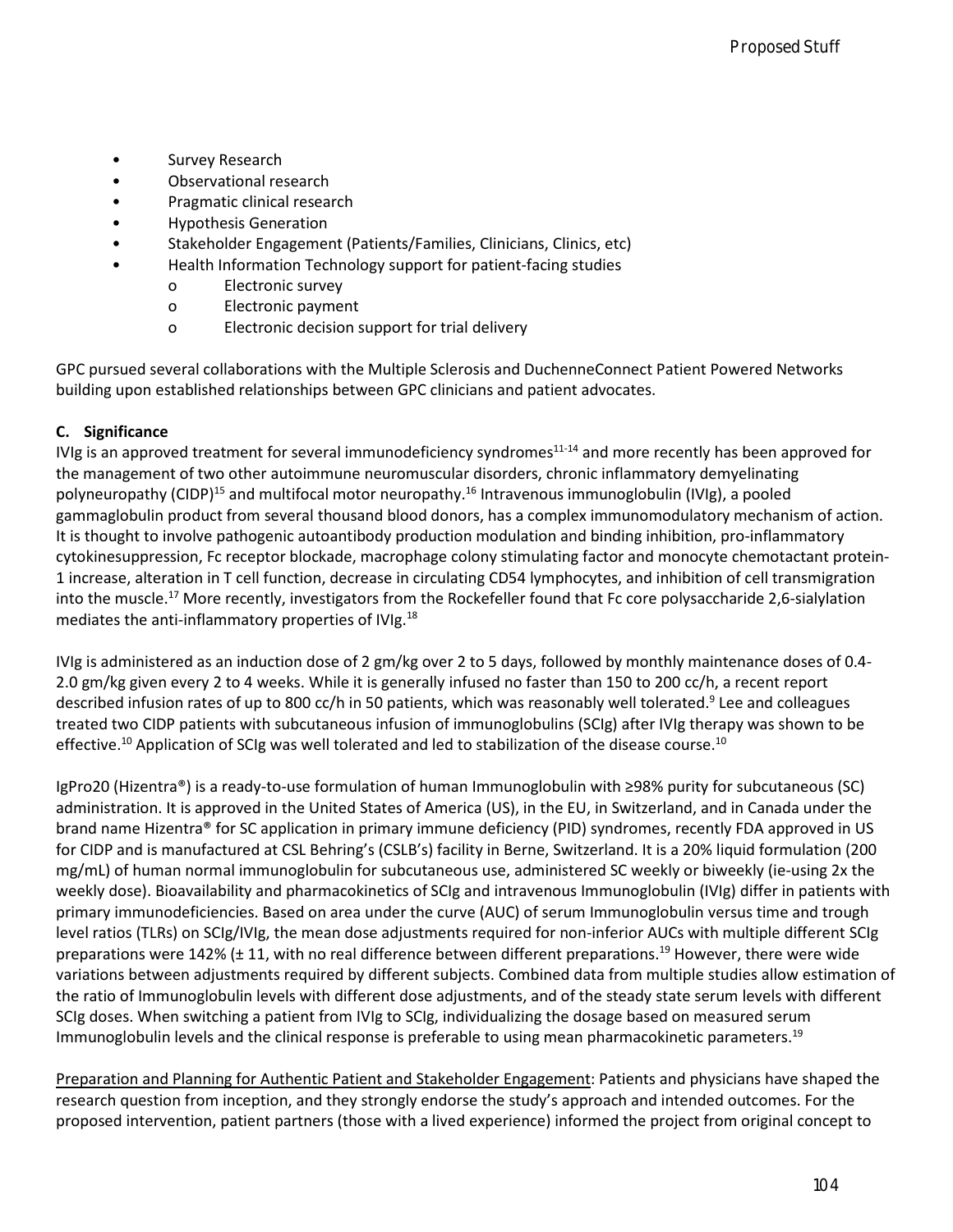implementation plan to help the project be as successful as possible. Additionally, clinicians who provide care also contributed to the design and implementation plan.

The decisional dilemma of choosing between intravenous and subcutaneous delivery presents a challenge for both physician and patient. For the physician, no clear evidence guides a recommendation of one administration route versus the other. Interviews with clinicians, however, revealed biases and assumptions about patient preference for one administration modality vs. the other. These assumptions informed the questions and discussion guide developed to conduct two patient focus groups – one with patients who self-administer Immunoglobulin and one with patients who receive Immunoglobulin therapy at an infusion center or via infusion with support from home health. Each focus group was conducted to encourage a profile of facilitators, barriers and factors operant in the process of selecting the "right" administration option.

We learned that for patients, a wide array of personal, social and cost-related factors are involved with each administration option. A focus group with patients currently receiving Immunoglobulin therapy through home health or by traveling to an infusion center revealed a rich set of personal and social issues that characterize their choice of care. Some focus group participants shared that receiving intravenous medication motivated them to maintain their daily routines of bathing, dressing and leaving their homes for care. Without the need to travel to an infusion center, focus group participants said they feared they would become house-bound or socially isolated. They noted that there is a social solidarity formed with other patients who receive IV care at their local infusion center, and this sustains their positive outlook. For at least one participant however, this value was diminished because all the patients at their site were receiving cancer treatment, so being able to relate in terms of the specific disease attributes of CIDP were absent. For some patients receiving IV care at home, their sense of self-empowerment as well as the care they receive from their families, neighbors and faith community provides them with a sense of support they found reassuring and meaningful. Being home allowed their friends, family and community volunteers to stop by and visit while infusion was occurring, prepare meals in their presence and offer social and emotional support during the process. Some of these participants reported that their community support was crucial by providing them with a planned calendar and system of offering support to enable them to remain in their homes, alone, but getting the care they need. By contrast, patients who self-administer subcutaneous Immunoglobulin report very high self-efficacy and independence that they assume they would lose if they depended on IV administration. The travel costs, time requirements, the dependency-on-others and the rigor of the IV administration process are onerous and perceived to interfere with quality of life. What patients who use subcutaneous Immunoglobulin report is that they feel free to manage their health entirely on their own; in fact they all highlight that they maintain a totally "normal" daily schedule, and that "people have no clue" that they have a medical condition requiring self-care. A few focus group participants likened their choice to someone who has diabetes or other disease requiring self-monitoring and being about to do so with "no one knowing". Not surprisingly, all focus group participants were able to rationalize and support their choice while respecting that others with CIPD made their own personal selection based on their own, personal priorities. What all patients appreciated was that their physician could not use evidence-based research to quantify or adequately describe the advantages and disadvantages of each method (which they would prefer), leaving them instead to consider a variety of non-medical factors. **FANDAY Neuromannials Journal Project by the studients of the studients of the studients of the studients of the studients of the studients of the studients of the studients of the studients of the studients of the studien** 

Engagement Plan: The engagement plan includes the following features to reflect engagement in planning the study, conducting the study and disseminating the study. Each feature also ensures that the four pillars of engagement principles are adhered to: reciprocity, co-learning, partnership and transparency/honesty/trust.

*Engagement Feature 1*: Patient-Centered Input for Design and Refinement of Research Question As described above, focus groups of patients who receive Immunoglobulin via the two administration modalities of interest, informed: 1)the factors they most felt were relevant in the selection process and 2) patient reported outcomes of greatest interest. They also emphasized features of their care that were underappreciated by their clinician caregivers (i.e., social connectedness) that should be captured during the study.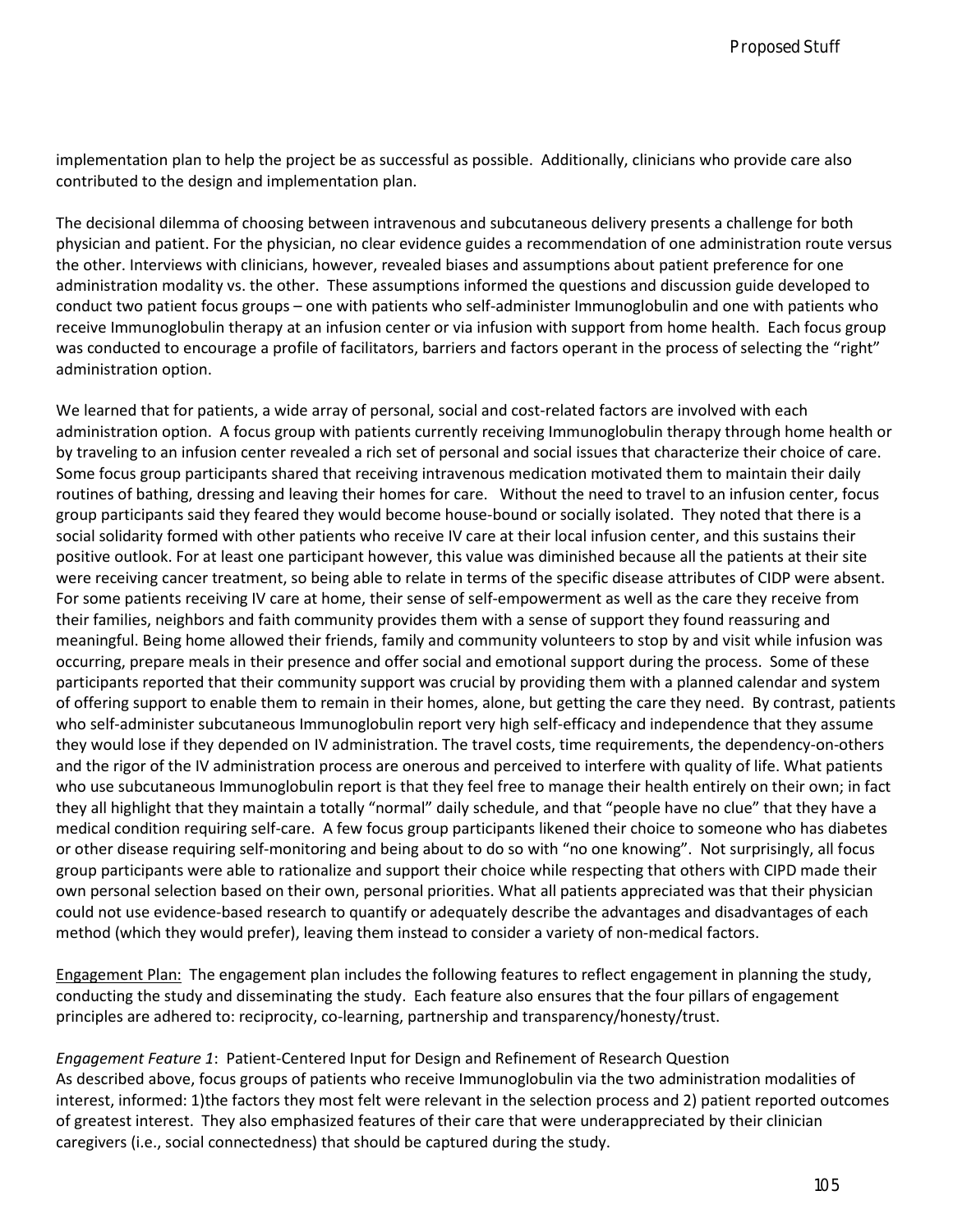### *Engagement Feature 2*: Patient Advisory Council

To ensure that CIDP patients' and caregivers' voices continue to infuse the project, a Patient Advisory Council (PAC) composed of a equal number of subcutaneous and infusion delivered patients and/or their caregivers will collaborate with the research team throughout the conduct of the study and with disseminating findings to diverse audiences. The PAC will meet virtually using Zoom or GotoMeeting so that they may choose to visually be seen by the group (or remain connect via voice only) on a monthly basis. Dr. Kimminau will facilitate the PAC establishing norms and interaction expectations with each other as well as with researchers, statisticians, informaticians and study personnel. Dr. Kimminau will facilitate PAC discussions and she will elicit the PAC's preferred channel(s) for information, desired contact frequency with individuals on the research team and she will serve as a conduit to the project PI (at the direction of the PAC). The PAC may review items such as the informed consent document, project summaries, preliminary reports, statistical/graphical outputs etc. throughout the course of the study. The PAC will be involved extensively in discussion of recruitment and retention of participants in the study as well as guiding how to frame the results of the study to provide the greatest benefit to stakeholders. Our intent is to fully engage the PAC throughout the course of the trial and in every aspect of the study. We recognize that ongoing feedback is essential, and we will ask PAC members for feedback after each conference call and meeting using a group-developed and approved evaluation tool to make adjustments and remain responsive to their ideas of how to improve and perform better as a team. **FRNMF Yousumedia Jumal**<br> **From Fracture 2: Patient Advisory Council**<br> **EFO that CDP particle of the SPENCHA CONSULATE CONSULATE (STEP IS a matrix of the first of the SPENCHA CONSULATE CONSULATE CONSULATE CONSULATE CONSULA** 

# *Engagement Feature 3*: Patient Voice Sessions with Investigators and Clinicians

We plan to use what was learned during the formative, development of the research question with patients to expand the opportunity for clinician learning. Asking patients to lead discussions and to share their journey and decision-making process will be illuminating for clinicians and their care teams. Patients using each administration modality have much to offer clinicians in terms of insights to their decision-making process and to the daily challenges they face. This engagement feature will showcase patients as the experts in the lived experience of CIPD in a way not often revealed in non-patient-centered, "traditional" research clinical trials. The addition of this engagement feature is unique and likely to be impactful well beyond the boundaries of this particular trial to the clinicians who offer medical care for this condition.

*Engagement Feature 4*: Transparency and Processes for Continuous Quality Improvement When continuous quality improvement (CQI) is included by design, rapid cycles of modification or adjustment result in timely and transparent change. To maintain fidelity to reciprocity, co-learning, partnership and transparency/honesty/trust, the PAC and research team have and will continue to co-develop a set of shared objectives and activities related to the conduct of the study and the dissemination of results. The experience of working together to build and revise this plan using CQI principles will strengthen trust, encourage openness demonstrate the value placed on the partnership with stakeholders

# **D. Study Design or Approach**

This study will be a randomized, open labelled prospective comparative effectiveness trial of IVIg vs SCIg. Fifty patients with either newly diagnosed CIDP (fulfilling the EFNS criteria) or patients who have persistent symptoms needing alternative therapy and/or other immunosuppressive therapies will be invited to enroll in this study. Patients will be randomly allocated to either the IVIg or SCIg arm with a 1:1 randomization. Patients in the IVIg arm will receive 2g/kg bolus treatment with infusions divided over 3 days, followed by 1g/kg every 3 weeks maintenance dose for total of 24 weeks. Patients in the SCIg arm will receive 0.4g/kg weekly infusions divided over 3 days per week for 24 weeks. The dose adjustments will be made based on patient tolerance. While patients receiving IVIg will be given a loading dose of 2g/kg, patients receiving SCIg will start at 0.4g/kg and will remain on that does for the rest of the study.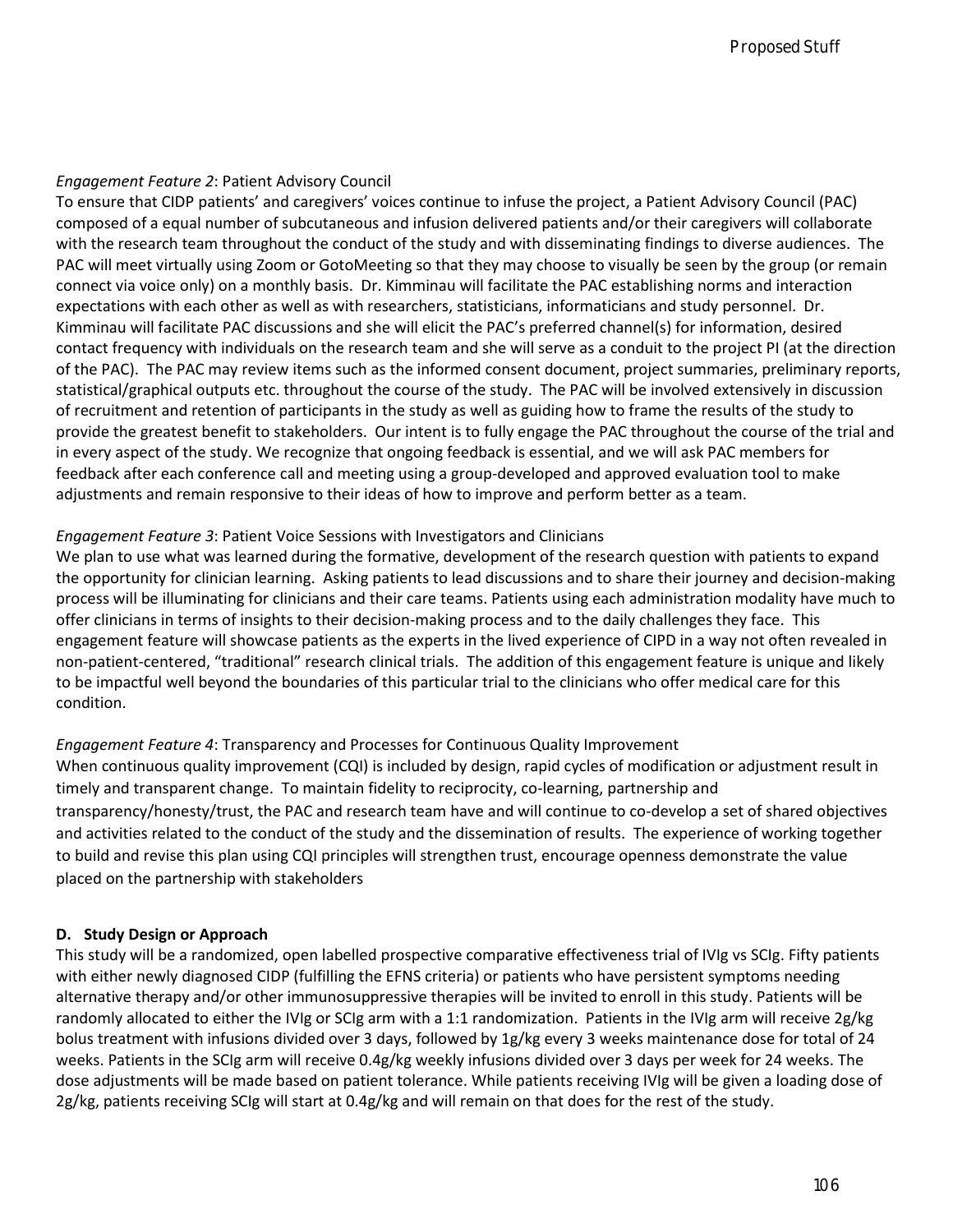#### • *Data Linkages:*

Our proposal will link GBS|CIDP Foundation Registry with KUMC's study specific REDCap database for consistent data quality, data linkage and recruitment methods to provide a platform for comparing the effectiveness of Intravenous Immunoglobulin (IVIg) vs. Subcutaneous Immunoglobulin (SCIg) in management of Chronic Inflammatory Demyelinating Polyneuropathy (CIDP). This proposal will develop an approach with Datavant or a similar linkage solution and its use of data linking to connect Registry with REDCap database. **Frontiers:**<br>**Frontiers:**<br>**BASNA: Venumeratin Jumnist Proposition Repetity with KUMC's study specific REDCap distabate for consistent<br>
Formal Proposition Republic Republic Republic Decision Republic Republic Republic Repub** 

This study will pursue a data linkage strategy utilizing Datavant or similar technology and hope to enroll subjects in the GBS|CIDP Foundation Registry and integrate Registry with REDCap database for data collection in a streamline fashion. We will also use PCORnet Common Data Model (CDM) at sites to identify and recruit patient and gather patient data using CDM.

The proposal will serve as prototype for linkage technology's ability to target data exchange and trials for specific clinical populations and also leverage pragmatic data collection as a byproduct of healthcare delivery in contract to staffing retention efforts and data abstraction for traditional registries.

The approach will allow us to integrate and analyze data from a variety of sources (e.g. EMR (CDM), Registry, REDCap) to develop a more complete model of health for people with CIDP and understand quality of life (e.g., diagnoses, conditions health outcomes) and environmental (e.g. service utilization, access to services) factors that influence health.

Our goal will be to work collaboratively with program officers and Registry staff/contractors to implement streamlined linkage methods that integrate GBS|CIDP Registry and REDCap database for increasing data richness for CIDP research community.

We will evaluate the applicability of Datavant or similar deidentified linkage software. However, primarily our focus is on utilizing Datavant [\(https://datavant.com/\)](https://datavant.com/), which is recently selected by PCORnet for consistent data linkage across its national network. The proposal is to integrate Registry with REDCap database utilizing Datavant to support study population. We are estimating the costs to configure the GBS|CIDP Registry System with Datavant at \$40,000.

Datavant is used for data de-identification, patient token creation and token transformation to enable de-identified linking of disparate data sets. Datavant's DeID application transforms input data into de-identified and tokenized output data.

DeID application creates irreversible, site-specific tokens by involving Hashing and Encryption. Hashing makes tokens irreversible, securing from employee or business associate regulatory violations. Encryption makes tokens site-specific, protecting each site from a partner's security breach (Figure 1).

The Link application enables secure transfer of tokens within Datavant ecosystem (Figure 1).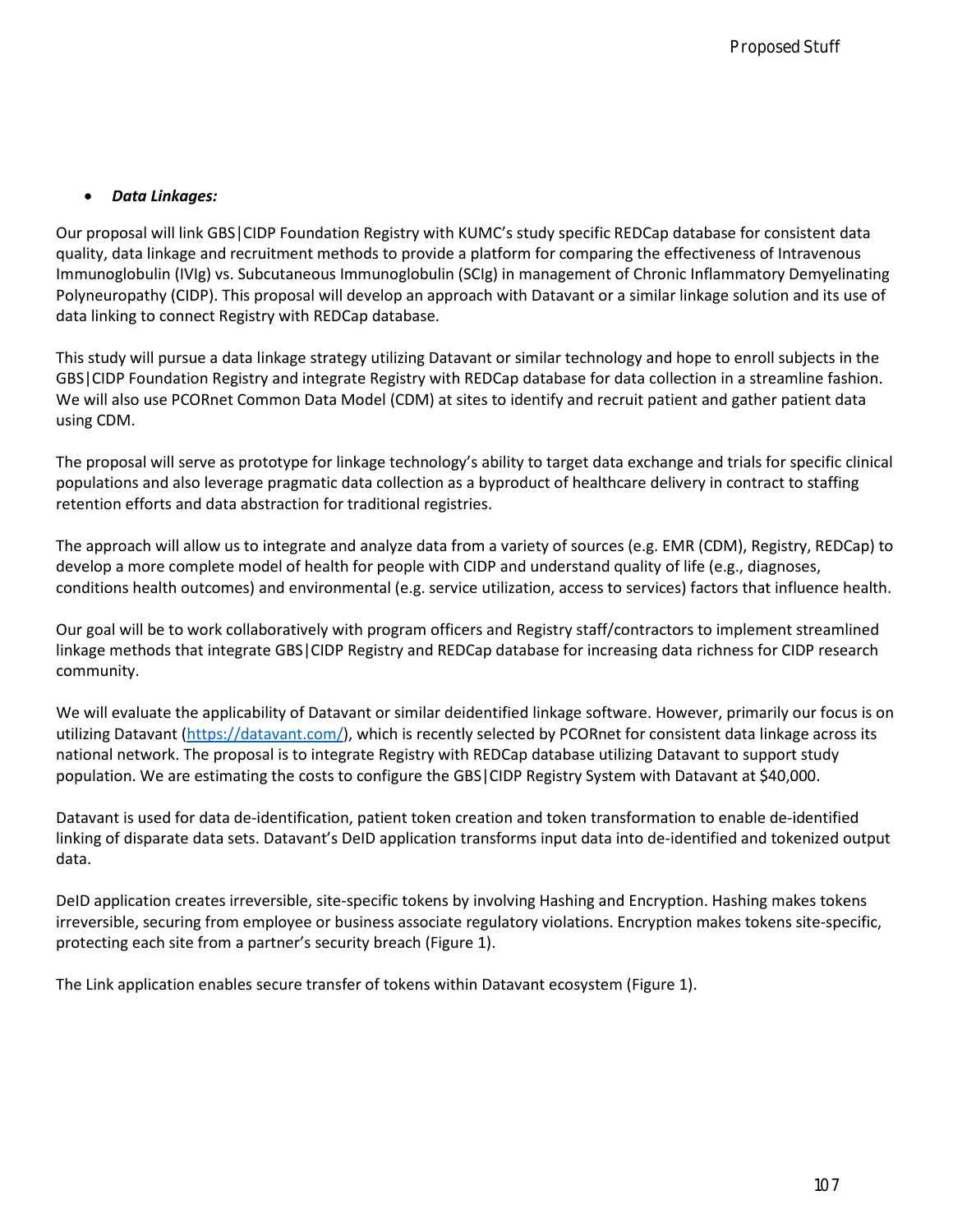

### Figure 1. Datavant Applications: DeID and Link

If Datavant or a similar linkage solution is not applicable for this study, our strategy will be to follow ADAPTABLE's use of a trial invitation identifier to link the de-identified pat id identifiers used in the PCORnet CDM to the invited patient's specific enrollment in CIDP Registry. In this scenario, the study team will generate random identifiers (trial invite code) centrally for each recruiting site who will track their relationship to the random identifiers used to uniquely identify patients in their site PCORnet CDM (e.g. pat id). Sites then distribute these trial invite codes to the subject when they are approached for participating in CIDP Registry and the study. Upon enrollment, the subject will enter their trial invite code into the Registry directly. Upon enrollment, Registry will send back to the sites the trial invite codes of the patients who have enrolled and consented to share their Registry data. These codes and the definitions for this specific study are logged in the PCORNET\_TRIAL table (Figure 2) with column definitions described in the CDM specifications [\(https://pcornet.org/pcornet-common-data-model/\)](https://pcornet.org/pcornet-common-data-model/).

#### • *Existing Resources:*

At the University of Kansas Medical Center (KUMC), we currently use the Streamlined, Multisite, Accelerated Resources for Trials Institutional Review Board (SMART IRB) for our multi-center studies. For sites that currently do not use this method, we establish a reliance agreement, so that their site will allow KUMC to be the IRB of Record. Within the Greater Plains Collaborative, our sites have established a 'central' contracting form. The PCORnet 2.0 infrastructure will be used to streamline administrative aspects of the trial, including centralization of institutional review board (IRB) functions and contracts, electronic consent and use of EHR data standardized into the CDM format.

#### • *Comparators:*

This is the first head to head study of IVIg vs SCIg. A previous CIDP study compared relapse rates in patients given SCIg versus placebo and showed SCIg to be more efficacious than placebo.<sup>18</sup> One Italian study compared the SCIg costs with IVIg therapy in CIDP and found that SCIg may be cost saving in Italian CIDP patients.<sup>19</sup> A meta-analysis of studies looking at SCIg vs IVIg in CIDP patients found no difference in the motor strength outcomes in the two groups, and that efficacy and safety profile of SCIg was similar to IVIg for CIDP.<sup>20</sup> However, there is very limited literature comparing the effectiveness of IVIg with SCIg in CIDP. This study will help address the decision to use either SCIg or IVIg for CIDP.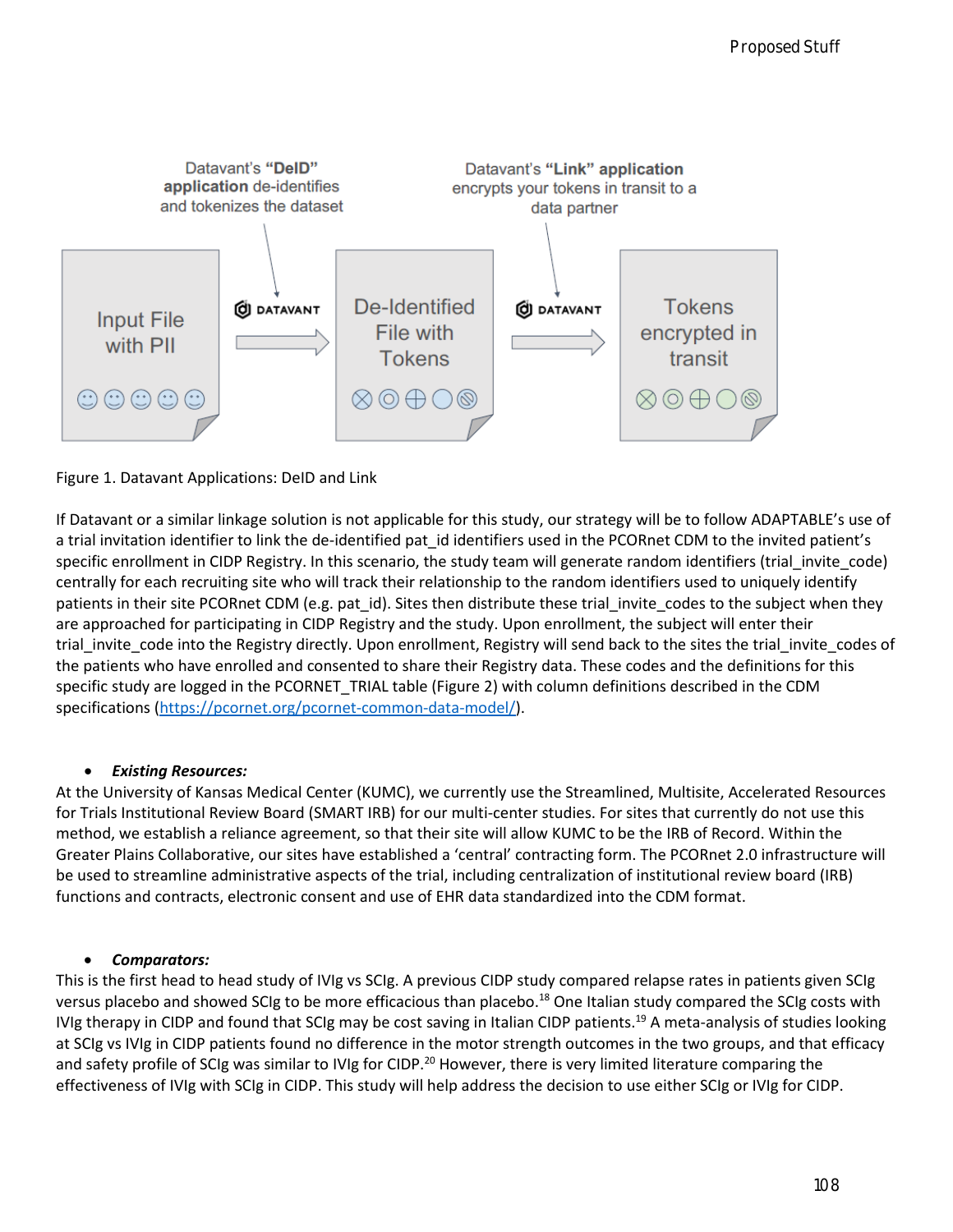#### • *Outcomes:*

Subjects will be asked about the functionality of their upper and lower extremities using the Inflammatory Neuropathy Cause and Treatment (INCAT) Disability Score, which will serve as the primary outcome. They will also undergo strength testing using the Medical Research Council (MRC) sum score, perform grip strength testing, and will be asked about their ability to perform everyday tasks using the Inflammatory Rasch-built Overall Disability Scale (I-RODS). Short forms for the PROMIS instruments for physical function (20 items) and upper extremity (7 items) measure signs and symptoms using general questions without a temporal reference. Short forms for the Patient Reported Outcomes Measurement Information System (PROMIS) instruments for fatigue (8 items) and dyspnea severity (10 items) measure signs and symptoms over the past 7 days. A 5-point scale is used for each instrument (though responses may vary within or among instruments), and a total score is generated for each instrument. Patient input during the project development phase revealed a substantial interest in patient-reported outcomes in self-efficacy. Both focus groups identified their high level of satisfaction with their selected administration mode because it supported their values in disease self-care management. As a result, the research team is including a secondary outcome of self-efficacy to be responsive to patient priority. We will use the validated PROMIS® self-efficacy instrument to collect baseline and post-study individual-level metrics to assess change. *Proceed Stuff be the Chief Conservation* and a state of the conservation in the conservation of the chief method of the chief method of the chief method of the chief method of the chief method of the chief method of the c

Subjects will be interviewed at each visit about possible side effects of medications and CIDP-related symptoms. Patient safety will also be assessed by physical examinations and vital signs at clinic visits. At each visit, patients will be questioned about the development of any new symptoms including deep vein thrombosis assessments. If an unscheduled visit is deemed necessary, the patient will be asked to return for a clinic visit within 48 hours where the site investigator will evaluate the subjects and determine if intervention is necessary. At all scheduled/unscheduled clinic visits, the site investigator will complete a Treatment Failure Questionnaire if the patients meet any of the criteria for treatment failure.

### • *Study Design:*

This study will be a randomized, open labelled prospective comparative effectiveness trial of IVIg vs SCIg. Fifty patients with either newly diagnosed CIDP (fulfilling the EFNS criteria) or patients who have persistent symptoms needing alternative therapy and/or other immunosuppressive therapies will be invited to enroll in this study. Patients will be randomly allocated to either the IVIg or SCIg arm with a 1:1 randomization. Patients in the IVIg arm will receive 2g/kg bolus treatment with infusions divided over 3 days, followed by 1g/kg every 3 weeks maintenance dose for total of 24 weeks. Patients in the SCIg arm will receive 0.4g/kg weekly infusions divided over 3 days per week for 24 weeks. The dose adjustments will be made based on patient tolerance. While patients receiving IVIg will be given a loading dose of 2g/kg, patients receiving SCIg will start at 0.4g/kg and will remain on that does for the rest of the study.

### • *Analytic Plan:*

The primary analysis will be a one group Chi-square test that proportion of favorable outcomes is bigger than or equal to 22.4%. This 22.4% was based on the placebo response in ICE15 trial. This test is done for both the IVIg group and the SCIg group. There are no pre-specified subgroup analyses.

As shown in the sample size and power section it is required to have 50 patients with endpoint data. If a patient withdraws from the study they will be replaced with a new patient to be randomized. Also specified are some secondary analyses. The IVIg and SCIg groups will be compared using a Ch-square test for investigating therapy differences. Additionally, all secondary measures will be investigated using multivariate analysis of variance. If omnibus test across the two groups us significant (p<.05) then the secondary analyses will be performed using two-sample t-tests for the measures Medical Research Council (MRC) sum score, perform grip strength testing, and Inflammatory Rasch-built Overall Disability Scale (I-RODS).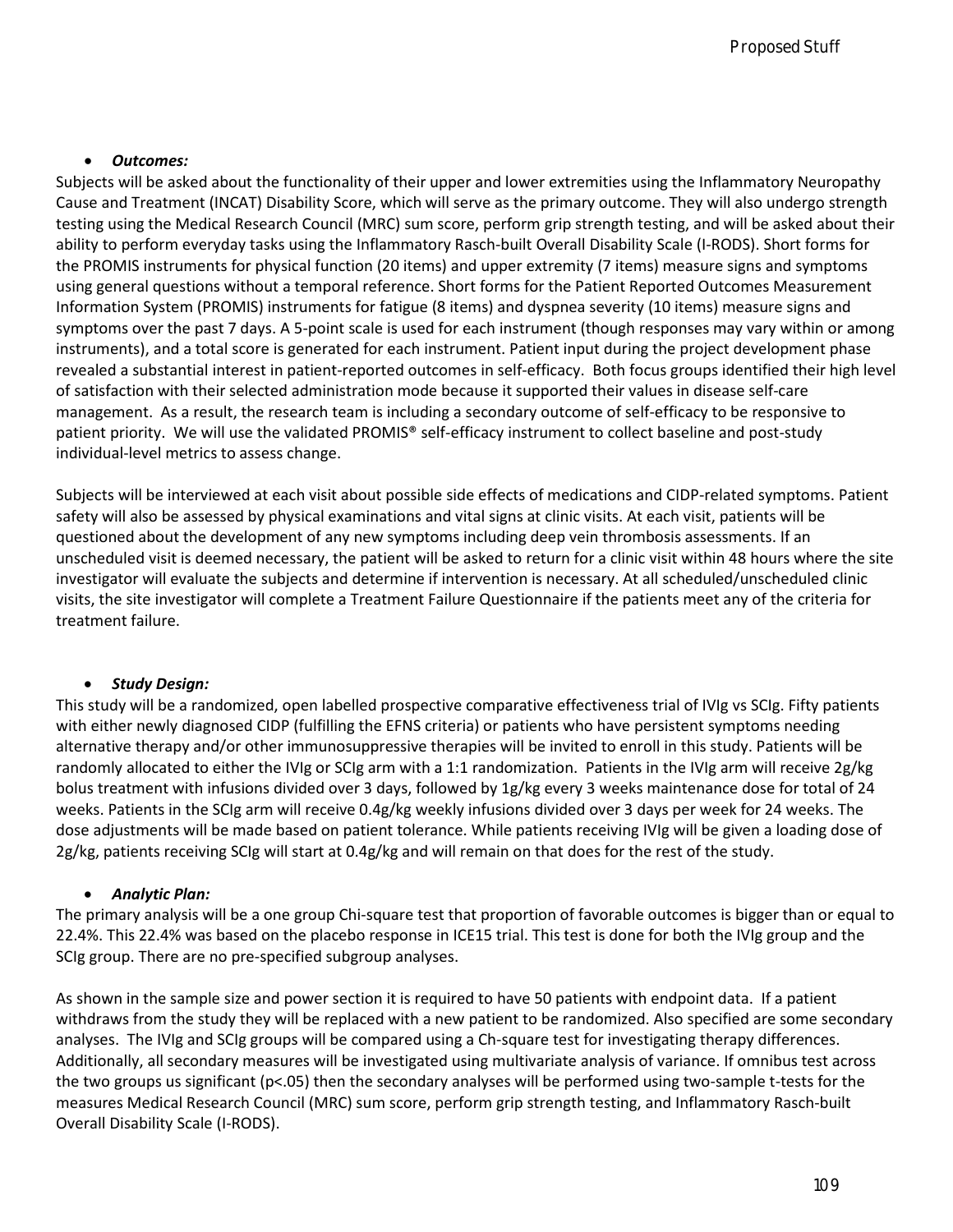# • *Study Population and Setting:*

Inclusion Criteria:

(1) CIDP diagnosed according to the EFNS/PNS criteria 2010;

(2) Patient's signs and symptoms should not be better explained by another disease process;

(3) If taking prednisone or steroid equivalent, there must be no dose change for 2 weeks from baseline;

(5) INCAT score ≥ 2

Exclusion Criteria:

- (1) Prior treatment of IVIg or SCIg for any reason;
- (2) Presence of any other causes of polyneuropathy or multifocal motor neuropathy;
- (3) Other neurologic or orthopedic condition causing weakness;
- (4) Treatment with PLEX within the last 30 days from baseline or rituximab within the past 12 months;
- (5) Participation in another trial within the last 3 months;
- (6) Latent tuberculosis or active infection;
- (7) Previous or present use of IVIg or SCIg;
- (8) Previous or present Infection with hepatitis C and hepatitis B;
- (9) Evidence of renal insufficiency or liver disease;
- (10) Skin disease that would interfere with assessment of injection site reaction;
- (11) History of thrombotic episodes within the last year prior to enrollment;
- (12) History of IgA deficiency or evidence of IgA deficiency

# **Recruitment Plan for Prospective Studies**

| <b>Study Population and Setting:</b>                                                                                                                                                                                                                                                                                                                                                                                      |                 |
|---------------------------------------------------------------------------------------------------------------------------------------------------------------------------------------------------------------------------------------------------------------------------------------------------------------------------------------------------------------------------------------------------------------------------|-----------------|
| patients newly diagnosed CIDP will be invited to participate in this study. Patient selection will be based on a<br>nosis of CIDP and the following significant inclusion/exclusion criteria:                                                                                                                                                                                                                             |                 |
| sion Criteria:<br>IDP diagnosed according to the EFNS/PNS criteria 2010;                                                                                                                                                                                                                                                                                                                                                  |                 |
| atient's signs and symptoms should not be better explained by another disease process;<br>taking prednisone or steroid equivalent, there must be no dose change for 2 weeks from baseline;<br>atients can be on the following medications as long as there has been no change in dose 60 days prior to the<br>line visit: azathioprine, cyclosporine, cyclophosphamide, mycophenolate mofetil, or other immunosuppressive |                 |
| 5;<br>$ICAT score \geq 2$                                                                                                                                                                                                                                                                                                                                                                                                 |                 |
| sion Criteria:                                                                                                                                                                                                                                                                                                                                                                                                            |                 |
| rior treatment of IVIg or SCIg for any reason;<br>resence of any other causes of polyneuropathy or multifocal motor neuropathy;                                                                                                                                                                                                                                                                                           |                 |
| ther neurologic or orthopedic condition causing weakness;<br>reatment with PLEX within the last 30 days from baseline or rituximab within the past 12 months;                                                                                                                                                                                                                                                             |                 |
|                                                                                                                                                                                                                                                                                                                                                                                                                           |                 |
|                                                                                                                                                                                                                                                                                                                                                                                                                           |                 |
|                                                                                                                                                                                                                                                                                                                                                                                                                           |                 |
| articipation in another trial within the last 3 months;<br>atent tuberculosis or active infection;<br>revious or present use of IVIg or SCIg;<br>revious or present Infection with hepatitis C and hepatitis B;<br>vidence of renal insufficiency or liver disease;                                                                                                                                                       |                 |
| Skin disease that would interfere with assessment of injection site reaction;<br>History of thrombotic episodes within the last year prior to enrollment;                                                                                                                                                                                                                                                                 |                 |
| History of IgA deficiency or evidence of IgA deficiency                                                                                                                                                                                                                                                                                                                                                                   |                 |
| <b>Recruitment Plan for Prospective Studies</b>                                                                                                                                                                                                                                                                                                                                                                           |                 |
| 1. Estimated number of potentially eligible study participants (describe how you determined<br>this number [e.g., EHR, claims data, clinic logs, administrative data, other])                                                                                                                                                                                                                                             | 125             |
| 2. Total number of study participants you expect to screen                                                                                                                                                                                                                                                                                                                                                                | 65              |
| 3. Total number of study participants you expect to be eligible of those screened                                                                                                                                                                                                                                                                                                                                         | 55              |
| 4. Target sample size (use same number stated in milestones)                                                                                                                                                                                                                                                                                                                                                              | 50              |
| 5. If applicable, total number of practices or centers that will enroll participants                                                                                                                                                                                                                                                                                                                                      | 12              |
| 6. Projected month first participant enrolled (month after project initiation)                                                                                                                                                                                                                                                                                                                                            | June            |
|                                                                                                                                                                                                                                                                                                                                                                                                                           | 2020            |
| 7. Projected month last participant enrolled (month after project initiation)                                                                                                                                                                                                                                                                                                                                             | January         |
| 8. Projected rate of enrollment (anticipated number enrolled per month of enrollment<br>period)                                                                                                                                                                                                                                                                                                                           | 2022<br>$2 - 3$ |

### • *Sample Size and Power:*